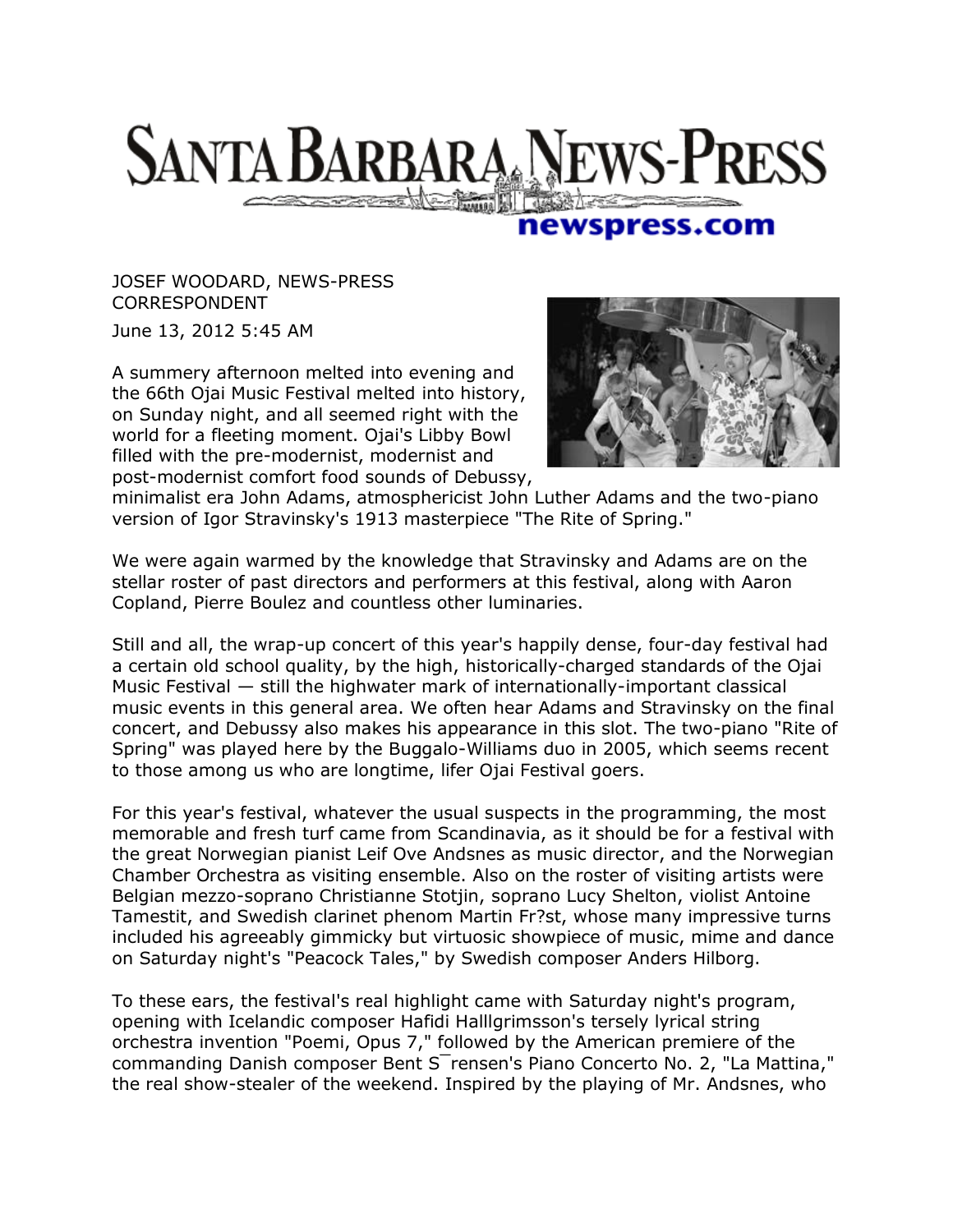offered up a performance which felt perfectly enchanting (an operative word for this archetypically dreamy work).

S¯rensen's masterful concerto defies easy description or categorization, like most great music, but it has a light, strange and soothing character, and something of the internal logic of a dream. Suddenly, the chamber orchestra members are meting out loose rhythms with claves or humming, between their alternately firm and ambiguous string parts, and it all comes together with impressionistic pageantry and secret meanings to be decoded later.

More generally speaking, Mr. Andsnes' smartly-designed program fell in line with the recent trend at this traditionally untraditional, contemporary music-minded festival — especially in the current regime of artistic director Thomas Morris, here since  $2004 -$  for blending contemporary music with music of old, of finding continuities and affinities between music separated by centuries and cultural differences. But where other recent years have handled the juggling act more clumsily, the Andsnes year handled the task more artfully and thoughtprovocatively.

Thus, we heard the American premiere of Dutch composer /conductor Reinbert de Leeuw's "Im wundersch?nen Monat Mai," a time and mind-twisting song cycle in which the composer rewrites history, in the form of refiltered and post-modernized Schumann and Schubert songs (beautifully rendered by Ms. Shelton). Late on Saturday night, we heard Jan·cek first string quartet interspersed with readings, by Norwegian actor Teodor Janson, of the Tolstoy story "The Kreutzer Sonata," an inspiration for Jan·cek. The idea sounds better on paper than in the real time forum, where one source struggled to get along with the other.

Living Hungarian legend Gyorgy Kurtag (who, incidentally, visited the Ojai Festival many years back) is no stranger to new/old pacts in his music, but with integrity intact, and here, we heard his elliptical "Hommage a Robert Schumann," to close the Saturday night concert, and in a special "donors" recital at the Ojai Art Center on Sunday afternoon, Mr. Kurtag's beguiling miniatures were mixed with short, romantic pieces by another famous Hungarian of an early time, Franz Lizst.

In the Ojai Festival, certain realities are built into the nature  $-$  and the nature  $-$  of the operation, including stowaway bird songs, a lovely addition, and the inherent sacrifice of pristine sound quality. But it's an accepted and worthwhile payoff, given the idyllic setting of Libby Bowl, now in its second year in its new, refurbished (but tree-deprived) condition.

Other less welcome sonic intruders naturally appear. Each year, we get some of the unplanned "Ives-ian" effect, related to Charles Ives' famed love of colliding, ambient sound sources, and this year, it came literally in the middle of an encore song by Ives himself. While pianist Marc-André Hamelin and mezzo Christine Stotjin, following up a juicy take on William Bolcom's "Cabaret Songs," performed an Ives song, during which we could hear Chamber Orchestra violinists warming up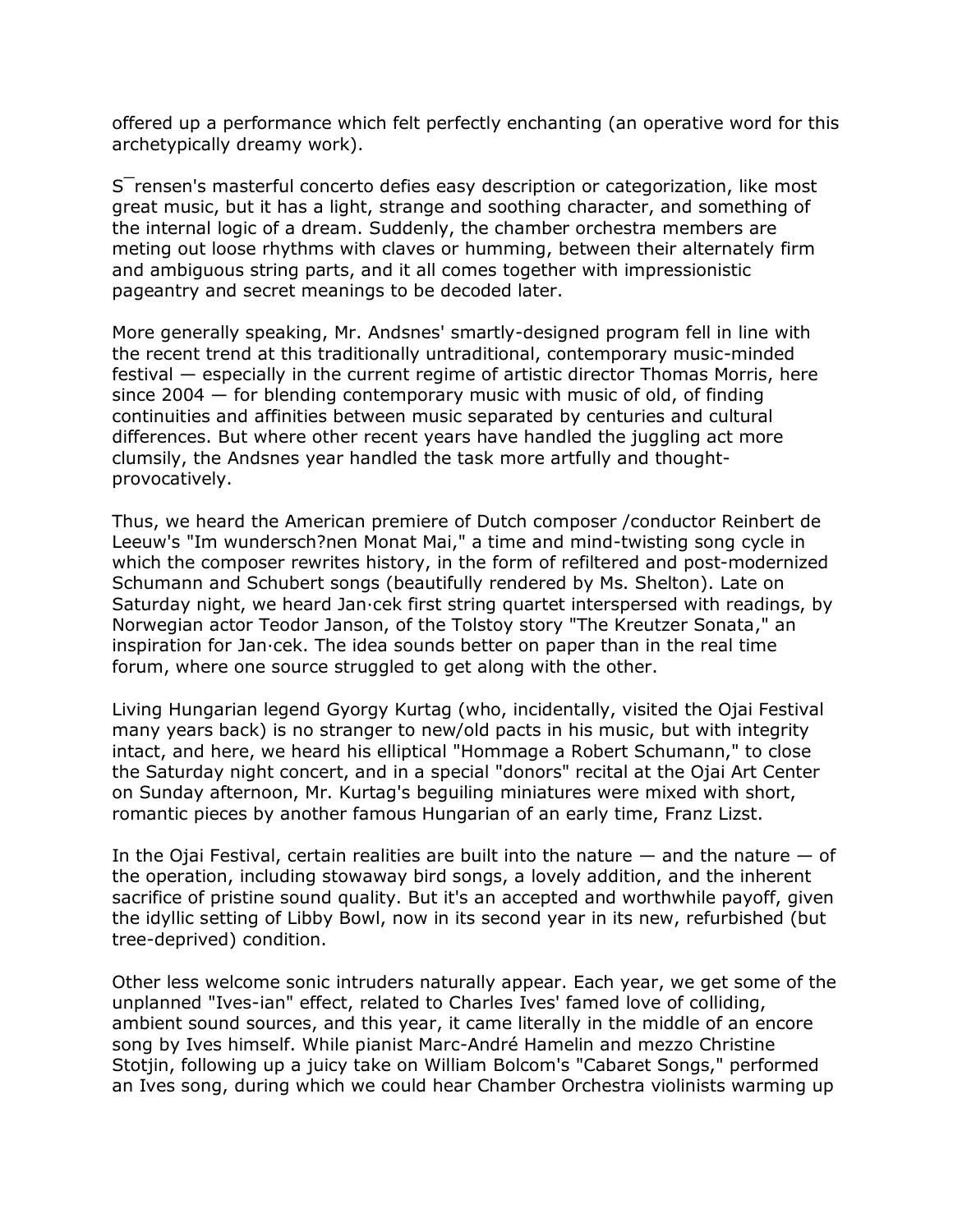backstage and a car alarm going off in the distance, in polyrhythm. We had to wonder: was it planned?

Regarding the great outdoorsy setting of Libby Park vis a vis the musical activities here, the festival proper had as its uncommon introduction the west coast premiere of John Luther Adams' "Inuksuit," with 48 percussionist and piccolo players roaming through and sonically energizing the park outside the Libby Bowl, proper. I wasn't able to get there in time to catch that happening, but the Luther Adams subplot continued in the evening concert, with the entrancing "Red Arc/Blue Veil," played by Hamelin and percussionist Steven Schick.

After Shostakovich's "Six Poems of Marina Tsvetaeva," with Andsnes and Stotjin in high, poetic form, Mr. Hamelin gave a stirring and lucid reading of Ives' great "Concord Sonata," a still-iconoclastic and transcendental piece which feels just right in Ojai.

On Saturday morning, the historical cross-hatching scheme was a moving one, with a strong Wagner connection. The program dubbed "After Wagner (and Before)" kicked off with Norwegian composer Eivind Buene's fascinating 1973 piece "Langsam und Schmachtend" ("slow and languishing"), the very score direction on Wagner's immortal prelude to his opera "Tristan und Isolde." Buene's music slyly makes reference to "Tristan" but is a ruggedly modern entity, from the period before minimalism when dissonance had its expressive sway. The program then intriguingly interwove early songs of Wagner with music of serialist Alban Berg and Wagner hero Beethoven's "Waldstein" Piano Sonata, played with magnificence and subtlety by Mr. Andsnes.

If Saturday morning's Wagner-geared program leaned toward a darker end of the musical spectrum, Sunday morning brought goodness and light, and levity. Call it the sensual pleasure principle or the crowd-pleaser event. That's not a bad thing, especially when matters of greater substance and challenge are represented over the weekend, which was the case here.

Framing the program were two works famed for their linkage between clarinetist Benny Goodman and noted classical composers, Bartok's "Contrasts," a trio for clarinet, violin and piano, and Aaron Copland's Clarinet Concerto. In both cases, clarinetist Fr?st delivered seamlessly and showcased more dimensions of his ample talent. For this concert, the Norwegian Chamber Orchestra came out in light, casual garb, and stood up (cellos excepted) to play Edvard Grieg's "Holberg Suite," the breezy, crowd pleasing favorite by Norway's best-known composer. For added Sunday morning feelgood sauce, a chamber orchestra bassist came forward and "danced" with his instrument to cap off the piece.

Come Sunday night, Norwegian harpist Ida Bang skillfully and alluringly drew us into the lilting folds of Debussy's "Danses sacrée et profane," before the orchestra deftly worked up the sonorously looping lather of Adams' "Shaker Loops."